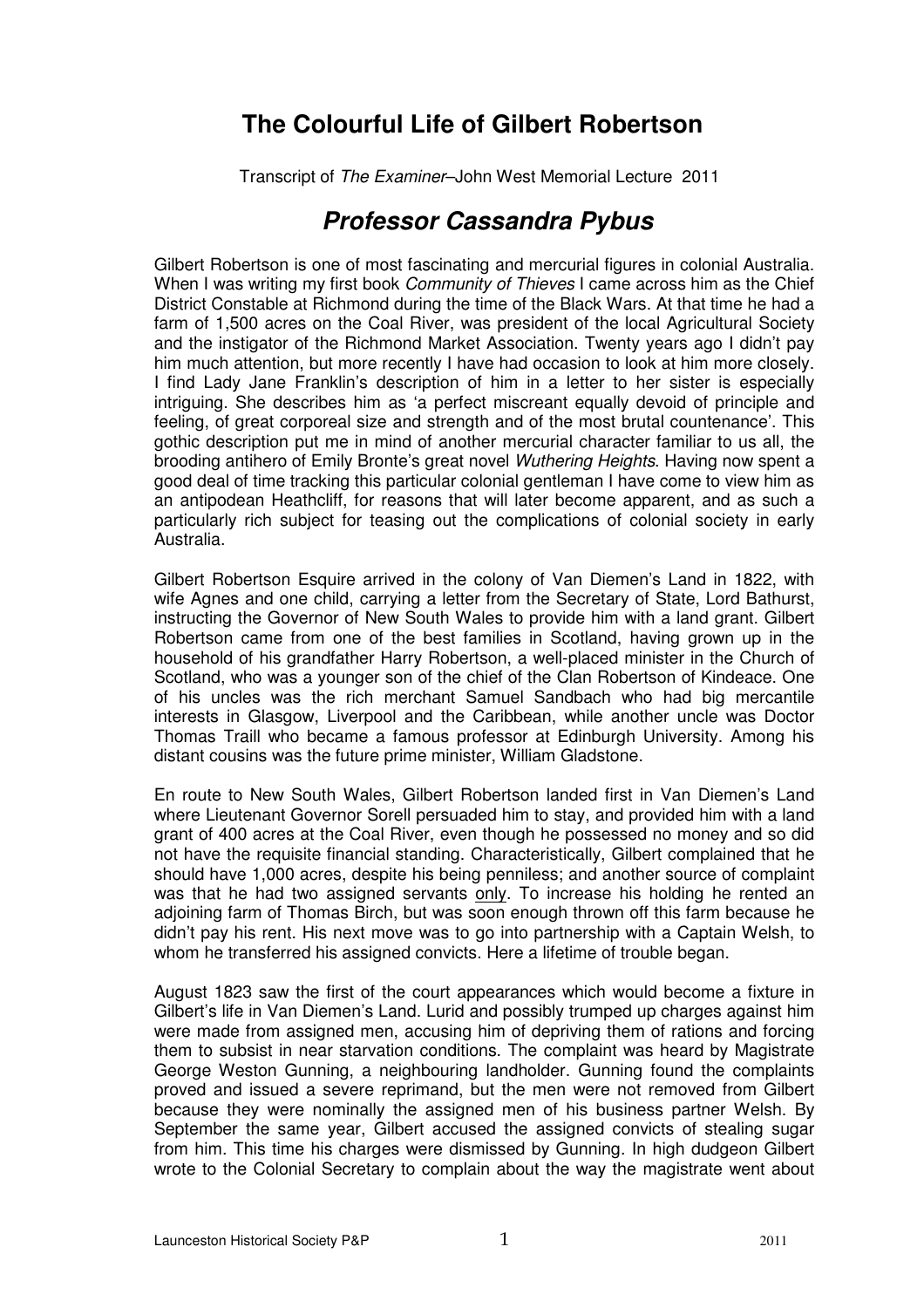his business. Gunning's response to this was studded with outrage: 'With what impertinence and swaggering Gilbert Robertson conducts himself', he wrote, attributing the complaint solely to the 'vindictive litigious disposition' of the man. Two months later, Gilbert was in court again, this time taking action against his business partner, whom he claimed had destroyed evidence of the partnership and tried to eject him from the house. Welsh then counter-sued by having Gilbert brought before Gunning on the charge of killing a pig that Welsh said belonged to him. Unsurprisingly, Gunning saw the matter as Welsh did and committed the case to the Criminal Court. The resolution of this issue saw Gilbert's land sold for the debt and him thrown into debtor's prison. From the abjection of a prison cell, he switched from aggression to his other mode of operation: grovelling. He wrote the first of many wheedling memorials to the newly arrived George Arthur, to which the Governor did not respond. By the time Gilbert was released in April 1825 he was in dire straits and understood that some serious backpeddling was in order.

He wrote again to Arthur, rescinding his complaint against Magistrate Gunning. Henceforth his subsequent memorials to Arthur seeking a job carried letters of support from Gunning, which emphasized the distress of his neighbour's genteel wife and family. Arthur relented, if for no other reason than to get the man off his back. In July 1825, Gilbert was appointed superintendent of the government farm in the Engineer's Department on a salary of £50. That was short-lived. Five months later he found himself embroiled in scandal around the removal of the Attorney-General which saw him named unfavourably in the Colonial Times. His headstrong response was to submit a three-column letter to the editor 'about the insolent manner in which you introduce my name and describe my situation … but do not flatter yourself that your insults can annoy me I despise you too much for them to have any effect.' and further warning of the editor 'I feel it my duty to prosecute for libel'. He did not sue for libel but neither did he stop complaining.

By 1826 Gilbert had gained the ill will of his boss in the Engineer's Office by complaining about insufficient forage for the horses and other matters. All this came to a head in July 1827 when Gilbert sent a long, hastily written letter to the Governor explaining that he could not guarantee the supply of firewood for the government house until he got forage, which he could not because his boss was pocketing half the allowance for forage. His letter was intended to bring the matter to issue by submitting his resignation, which he did not expect to be to be accepted. The letter was forwarded to the Governor from the Engineer's Department with a note scribbled on the bottom saying 'another impertinent letter from the most troublesome Gilbert Robertson … his disrespect and insolence to myself personally and total disregard of and disobedience to the orders of his superiors warrant his immediate dismissal'. For his part the Governor noted that 'I personally find his communication of a very offensive nature quite unbecoming to his situation'. The hasty resignation was accepted with three months' notice.

For the next several months Gilbert managed to hang on at the government farm writing endless memorials to Arthur and by December Arthur felt sorry for him and gave the man his original land plus a further 600 acres and two assigned convicts. He was also appointed Chief District Constable at Richmond. A year later his lot had not improved. In June 1828 he sent another wheedling missive to explain that because his house burned down he had to borrow wheat on credit and purchase another farm with a house in Richmond on long credit. Things got worse in October when he arrested a small landholder named Allender. On the advice of Magistrate Gunning, Allender sued for assault.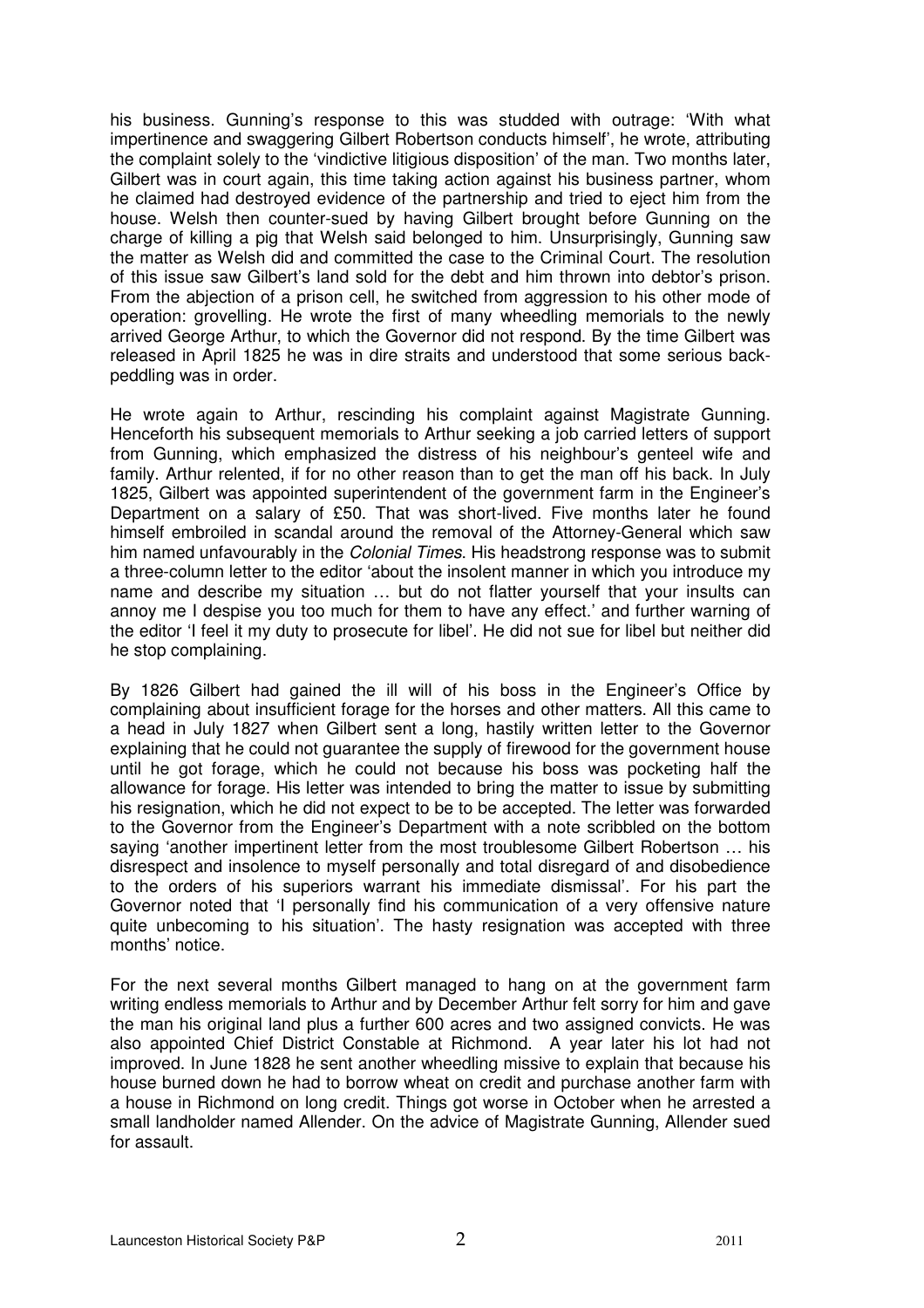Gilbert insisted that he be defended by the Solicitor General, Alfred Stephen. After trying to worm out of this distasteful duty, Stephen threw in the towel in the case in July 1829, which meant that Gilbert had to pay £40 plus Allender's costs. Then there were the matter of Stephen's costs which were the subject of a court case on 12 November 1829, which awarded for £200 debt and £3 costs in favour of Alfred Stephen. By December the government was also pressing for repayment for loans of wheat.

It was at this time, when Gilbert was caught up in several legal battles and beset with debt, that Governor Arthur declared martial law in order put an end to the attacks on settlers by Aboriginal bands. Here Gilbert saw his chance. In November the Hobart Town Courier reported that the chief district constable at the Coal River, 'proceeds very shortly with a well selected band in order to secure the savages, and we confidently trust that by such measures a stop will be put to the aggression of the blacks …' On 22 November 1828 Robertson captured five Big River people, including the guerilla chief Umarrah, who was implicated in a series of attacks on settlers across the midlands. In reporting the capture of the group, Gilbert wrote that 'they consider every injury they can afflict upon white men as an act of duty and patriotic … having ideas of their natural rights which would astonish most other European statesmen'. A story in the Hobart Town Courier, which was probably the work of Gilbert himself, reinforced these opinions, describing Umarrah as a warrior chief who had declared it his purpose 'to destroy all the whites he possibly can, which he considers a patriotic duty'. Using this logic, he persuaded Governor Arthur not only to commute the execution of Umarrah, but also to treat him honourably as a prisoner of war. Although officially consigned to Richmond Gaol, where Gilbert had secured an assigned convict to provide assistance to the Chief, Umarrah and his group were regular visitors to Robertson's house. Sometime in 1829, he arranged for the boy Cowerterminna, whom he renamed Jack Woodburn, to live at his house.

Even though he saw the establishment of martial law as an economic boost for his own beleaguered circumstances, Gilbert held a curiously sympathetic view of the indigenous people against whom it was aimed. His awareness of Aboriginal concern about the loss of their land was probably influenced by his association with Kickerterpoller, known as Black Tom, a young man from Oyster Bay who had been stolen from his people when he was about nine and given to Gilbert's neighbour Thomas Birch as a farm hand. When Gilbert rented the Birch property, Kickerterpoller appears to have come with it. Gilbert and Kickertepoller appear to have had a mutually supportive relationship which Robertson held up to Governor Arthur as an example of what could be achieved. He had in mind that Umarrah and his compatriots be trained as guides for future roving parties, where the various tribes might be conciliated and persuaded to put themselves under government protection. Gilbert proposed his roving party could round up the rest of the Aborigines of the south-eastern district, and for his services he requested a salary of £200 (in addition to his salary as District Chief Constable of £75), a land grant of 2,000 acres on his return and a grant of 100 acres for each of his six children. Unhappily for this ambitious business plan, his initial success was not repeated as he and his roving party scoured the area between Pittwater and the East Coast, conciliating only one young man who was sent to join Umarrah and the others in Richmond. Nor was Gilbert the only man in the Aboriginal hunting business. Another roving party had been approved under the ex-convict Jorgen Jorgenson and both put under the control of Police Magistrate Thomas Anstey, who was infuriated by Gilbert's refusal to provide him with proper reports. Anstey formed the opinion that Gilbert Robertson was just having a jolly old time wandering about in the bush, liberally provisioned at government expense. To add further insult, Governor Arthur had employed the Hobart bricklayer George Augustus Robinson to set up an Aboriginal establishment on Bruny Island. Like Gilbert Robertson, George Augustus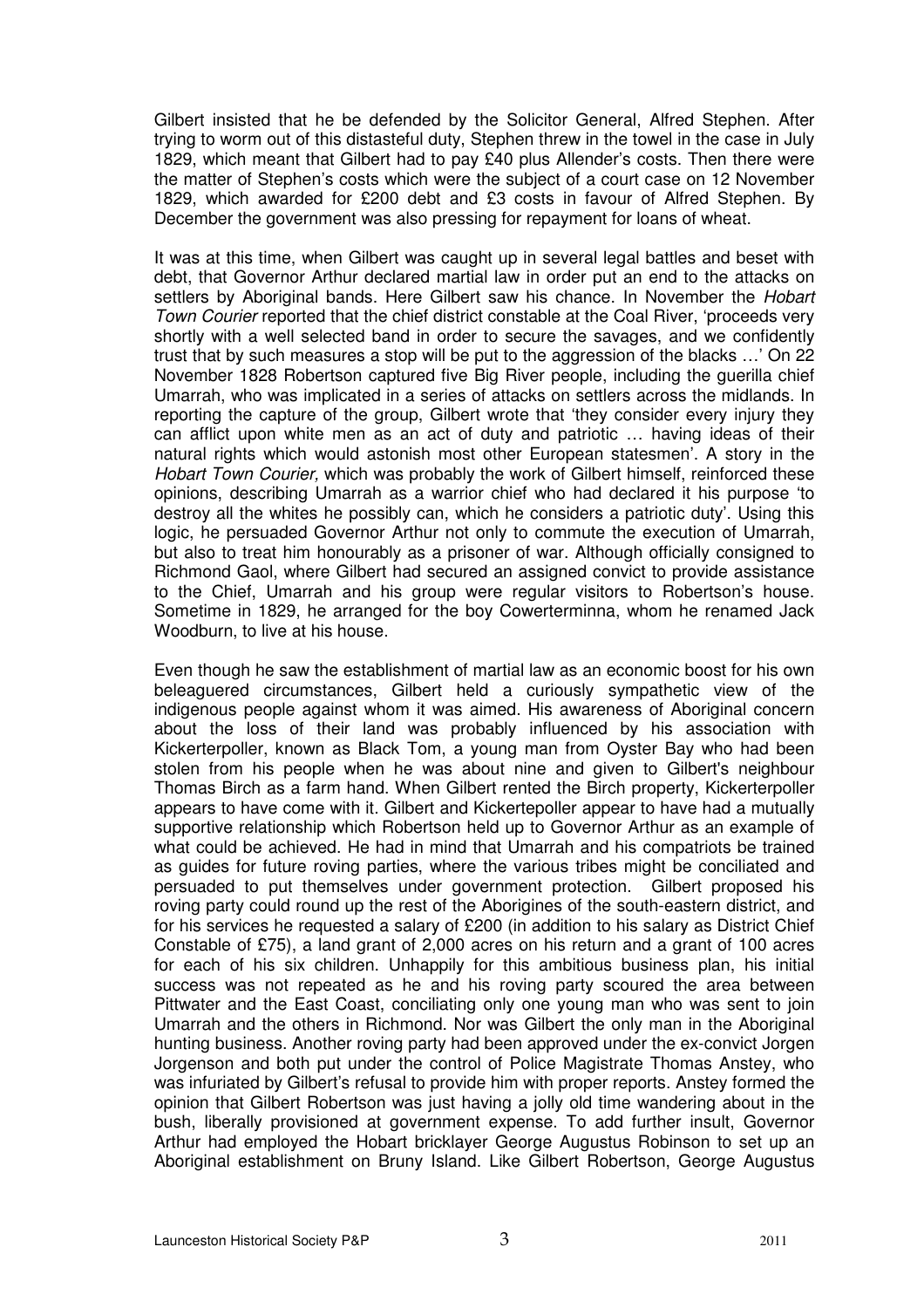Robinson had big ideas about missions to conciliate the natives using Aboriginal guides.

By October 1829 Arthur had tired of complaints from and about Gilbert Robertson and decided that George Augustus Robinson was cheaper and considerably less troublesome and he ordered that the five Aboriginals now living with Gilbert Robertson be transferred to work as guides for George Robinson. In December, Gilbert reluctantly yielded the services of both Kickerterpoller and Umarrah for Robinson's mission to Port Davey. He resisted sending the lad he called Jack Woodburn, insisting that he was 'a mere boy … ill qualified for the service'. George Augustus Robinson was having none of this, and he went to Police Magistrate Thomas Lascelles, a bitter enemy of Gilbert, demanding that he get the boy, whom he forcibly detained to prevent his return. Gilbert was incensed. He despatched a letter humming with haughty outrage:

You will have the goodness to explain under what pretext or under what authority you have already deprived the lad of his liberty … Under the circumstances in which that lad stands I conceive that any person taking it upon themselves to remove or detain him from me without both his consent and mine having first been obtained might with right and justice come into my house and forcibly take away one or all of my children as suited their pleasure.

To no avail. Robinson promptly had Jack Woodburn shipped off to Swan Island in Bass Strait where he was among the first to succumb to the unhealthy conditions.

Henceforth it would be George Augustus Robinson who would be known as the great conciliator, while Gilbert returned to being the Chief District Constable at Richmond, with nothing to show for his troubles. His evidence to the Aboriginal Committee failed to inspire their confidence. Gilbert's intimacy with the Aborigines, and his view that they were patriot warriors rather than debased, murderous savages, did not endear him to his fellow settlers. The Aboriginal Committee concluded that his mission had been a complete failure and declined to meet any of his demands for compensation. By 1831 his life had turned into a complete disaster.

Gilbert Robertson's mentor was a fellow Scot, James Gordon, the Police Magistrate at Richmond. In February 1831, Gordon was incapacitated in a fall from his horse and replaced by the zealous Thomas Mason. During the first half of April 1831 Mason fined Gilbert first for being drunk, then for being in breach of the Impounding Act, and again for failing to produce a book, each heard by his nemesis, Magistrate Gunning. Finally, he was fined for breach of conduct for having snapped his fingers in Mason's face shouting that he didn't care that much for the magistrate's rules. He was dismissed on 25 April. Immediately he took action in the Supreme Court for criminal conspiracy against Gunning, Mason and the Superintendent of Police. In his twenty-five page memorial to Arthur, Gilbert complained that 'their action is so contrary to law and the privilege of every British subject that my duty to myself, to my family and society renders it imperative upon me, even at the cost of considerable sacrifice … to appeal to the laws of my country for protection and redress and for the punishment of individuals who in the face of a British community could conspire together to accomplish the ruin of any of His Majesty's subjects.' Since he retained the support of the incapacitated Senior Magistrate, James Gordon, he felt confident to do this. However, Mason had instigated an inquiry into Gordon's accounts which indicated that there had been irregularities and showed that Gilbert Robertson was implicated in the misuse of monies meant to be paid into government revenue. Then the Richmond chaplain weighed in with a complaint of misdemeanor against Gilbert for marching his assigned convicts out of church in protest. On Christmas Eve that year some of his assigned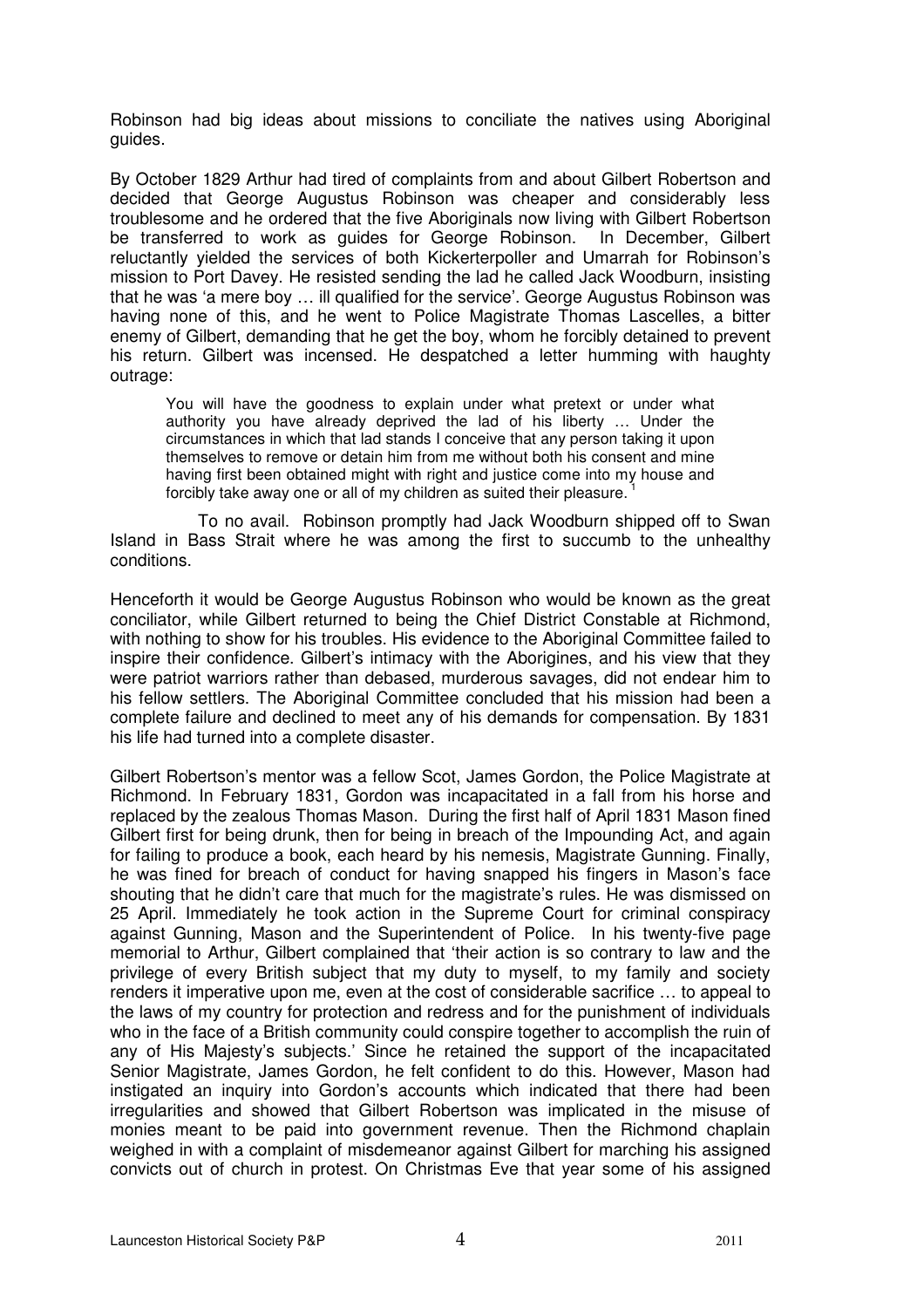convicts were arrested for drinking, which caused more trouble with Gunning; and in June the following year there was a Supreme Court case involving the death of a convict in a fight with one of Gilbert's assigned men. Even though Gilbert's servant was acquitted of murder, the Attorney-General recommended that he be denied any convict labour for his farm.

By now Gilbert Robertson had alienated every man in authority in the colony, but he had his supporters among other free settlers, who objected to the high-handed and close-knit clique who ran the colony. Thomas Gregson and George Meredith set up a political newspaper called The Colonist to agitate for reform, and in June 1832 Gilbert Robertson became the editor. It was only months before he was hit by the first libel case which saw the newspaper fined £80, causing Gregson to withdraw. Soon enough Gilbert was in dispute with Meredith over proprietorship of the newspaper. He quit in pique and in 1834 he had started the *True Colonist* as the editor and sole proprietor. In next to no time he was in court for libel against the Governor and in January 1835 was sentenced to a £200 fine and thirteen months in gaol. From his gaol cell he continued to produce the newspaper, leading to a further fine and conviction for libel against the Colonial Secretary. Again his gaol sentence was extended with a new sentence for libel in November. During this time he wrote several lengthy memorials to the Governor, and to British parliamentarians, protesting the violation of his rights as a British subject in not being tried in front of a civil jury and being forced to endure the treatment of a common felon. After many such memorials he was released from gaol by Governor's order on Christmas Day 1835 on the grounds of a concern for the welfare of his wife and five daughters. By this time half his land had been sold for debt. Within the year he was back in gaol again for libel.

In April 1837, while still incarcerated at His Majesty's pleasure in Hobart Gaol, Gilbert saw a chance to improve his fortunes. Seeing that his old rival George Augustus Robinson was being richly rewarded for clearing Tasmania of Aborigines, Gilbert petitioned the Legislative Council for compensation, claiming that he had the idea of conciliation of the Aborigines. From his cell, he also sent a petition to the House of Commons protesting that, among the many irregularities of Arthur's regime, the Governor had deliberately obstructed his attempts to conciliate the Aborigines and forcibly removed his self-taught guides, while 'another person … was employed to carry into effect the plan which [I] had first devised and suggested and which has succeeded to the satisfaction of the whole colony.' He believed that in the light of the very generous payment to this other person, and the official vindictiveness that had reduced him to near penury, some compensation was now due to him. A huge public spat erupted between the two men that was played out in competing newspapers. George Augustus Robinson was apoplectic when he heard the suggestion that the concept of conciliation might belong to another man. His private journal entries become barely coherent for rage: 'Mr Robertson indeed! It is monstrous', he expostulated on 25 September 1836. Other influential people thought differently. Henry Melville's History of Van Diemen's Land for the Years 1824 to 1835 gave a long and glowing account of Gilbert's conciliation activities. Likewise in the Colonial Times on 14 April 1837 Gilbert's claims were repeated and given credence by further statements made by Alexander McGearv.

Robertson was liberated from gaol at the time Arthur was recalled, and he was so delighted to see the back of George Arthur that he threw his own personal celebration by letting off fireworks, which saw him arrested and confined to the watch-house, leading to another civil action violating his rights as a British subject. For all his joy at getting rid of Arthur, he fared no better with Sir John Franklin. George Augustus Robinson, having ingratiated himself with Franklin and his ever-curious wife by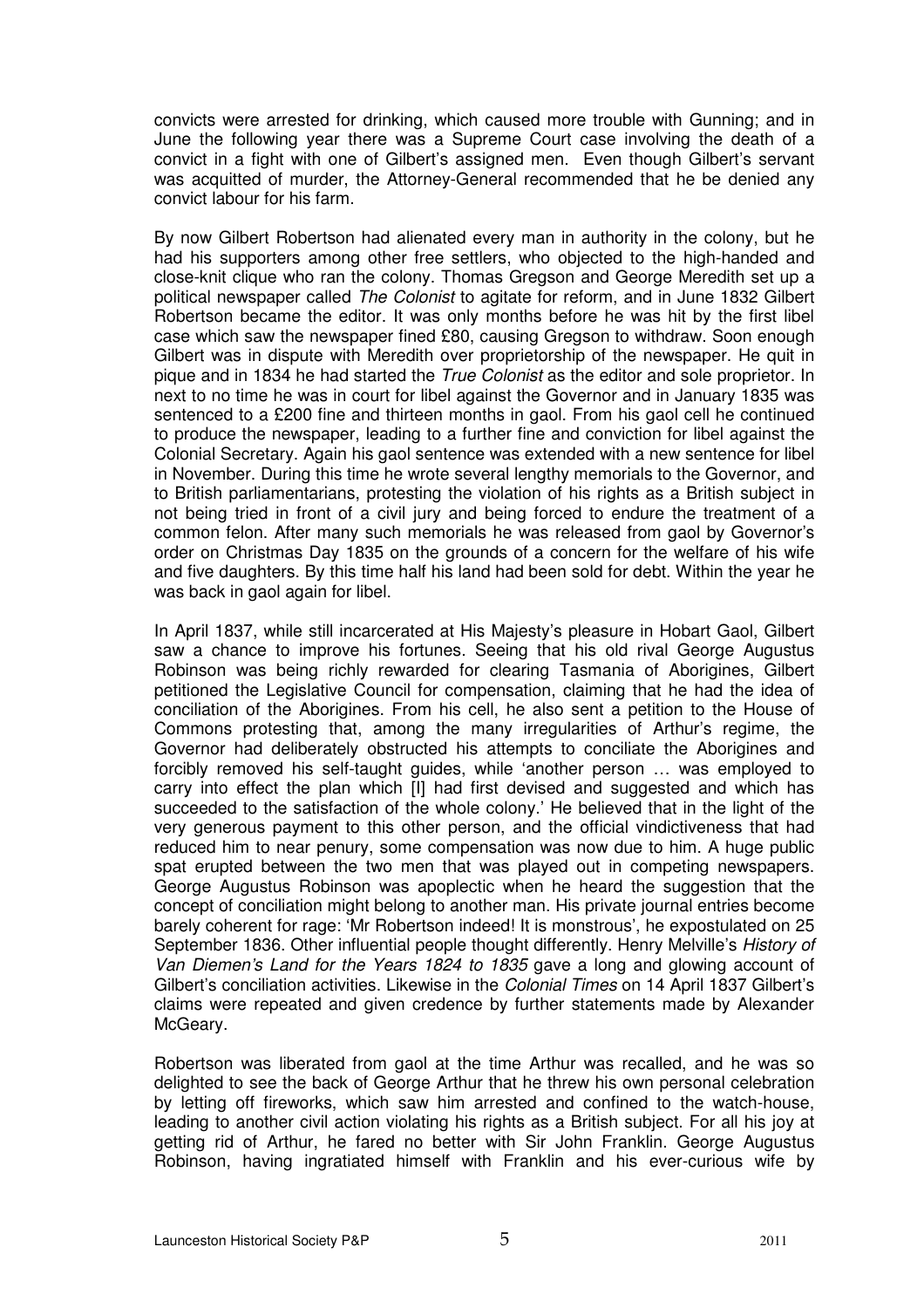procuring for them an Aboriginal skull for their scientific collection, had no trouble seeing off Gilbert's claims for compensation.

During the next five years Gilbert was intermittently gaoled for libel against the Governor, the Colonial Secretary, the Solicitor-General and the Attorney-General. It was during Franklin's tenure that Gilbert became prominent in the Anti-Transportation League, and was a key speaker at public meetings. He was firing off endless complaints about Franklin to the British Secretary of State and prominent members of British Parliament, such as Joseph Hulme. Curiously he does not seem to have addressed memorials to his relative William Gladstone. His political agitation and resulting libel suits continued until he had lost all his property and was finally forced to give up the True Colonist in 1844.

When Franklin was recalled and replaced by John Eardley-Wilmot, Gilbert penned a series of grovelling memorials asking for a government position. His change of stance did not escape the editor of the *Hobart Town Courier* who acidly observed that Robertson's previous history of 'imputation of bad motives and bad practices to those in authority & insinuating corruption against the judicial bench … [was] in striking contrast to his newly assumed obsequiousness.' Grovelling to the new Governor paid off, however.

At the beginning of 1845 Gilbert was appointed Superintendent of Agriculture at Norfolk Island, where he was soon embroiled in a dispute with the commandant, Major Childs. His point of contention was the newly arrived magistrate, Samuel Barrow, of whom he later wrote:

Barrow's arrival on Norfolk was a most unfortunate event for Major Childs as well as the wretched convicts. Every effort was used to swell the record of crimes alleged to have been committed, new offences created, men of the worst character selected as constables to provoke convicts to commit crimes .... In 11 months he attended no religious services ... and he sent prisoners in chains to work on Saturday afternoons free time as part of punishment.

Gilbert was especially appalled at the withdrawal of the right for convicts to have gardens. He could see that hunger, constant punishments, everlasting toil and rotten food, meant the men were ripe for mutiny. Flashpoint came in June 1846, when an arbitrary order was issued to the overseers to remove all cooking pots and kettles from the convicts. These were made by the men for their own use to prepare their uncooked rations and Barrow decided that this custom led to the favouring of a few old hands. He ordered all food be cooked and served in the cookhouse in future. Following the confiscation of 1 July 1846, the ex-bushranger 'Jackey Jackey' Westwood led a mutiny and killed an overseer and three constables. It was Gilbert's understanding that the mutiny was incited by arbitrary and cruel treatment, but this viewpoint was not tolerated. He was summarily dismissed, but given that Childs himself was recalled, Gilbert stayed on at Norfolk, hoping for a change. His demise was sealed by the replacement John Price, who was married to the ward of the much maligned John Franklin. After Gilbert's ailing daughter Elizabeth died on 11 January 1847, he returned to Hobart, where he set about writing a pamphlet and a petition to the British Parliament about conditions on Norfolk Island and the nature of his arbitrary dismissal.

It was indelibly clear that by 1847 Robertson was *persona non grata* in Van Diemen's Land, where he was now penniless, jobless and landless. This time his bacon was saved by an old associate, William Robertson, who was now a wealthy squatter at Port Phillip. William Robertson was a far lesser member of the Clan Robertson, but he had fared much better than Gilbert in the Antipodes, so organised for his old friend to move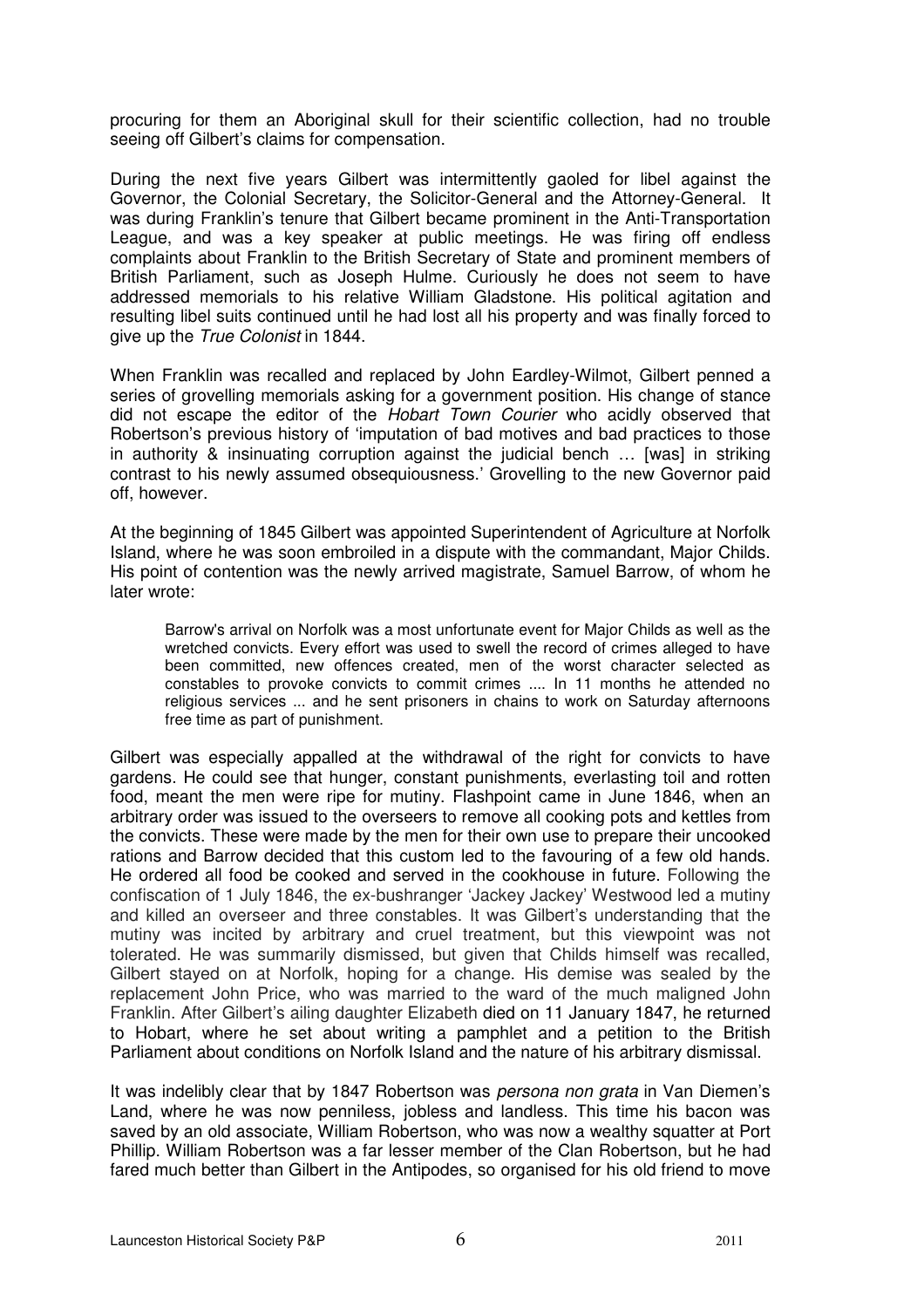to Victoria as overseer at his property at Colac with a salary of £100. In Port Phillip Gilbert became editor of the *Victoria Colonist* which was a mouthpiece of squatters' rights and anti-transportation. He was also secretary to the Constitutional Committee at Port Phillip and began to set himself up as a political candidate. His attempt to be elected to Geelong Town Council was defeated, the Opposition newspaper noting that 'any honest man would be preferable to Mr Robertson'.

Gilbert roused a very heated response during a heated campaign prior to the election for the new Victorian Legislative Council. Several public meetings were thrown into chaos at his appearance and he was shouted down whenever he attempted to speak. While riding to Colac to nominate a candidate for the Legislative Council on 5 September 1851, he died when a massive heart attack caused him to fall from his horse. In death Gilbert Robertson found the status he could never acquire in life. According to a Melbourne newspaper 'the awful suddenness of his call to another world has induced those who were his bitterest political enemies in life to join the universal expressions of sorrow.' The newspaper recorded that 'His funeral was attended by the most numerous and respectable assemblage ever witnessed in Geelong.' That respectable assemblage raised money to buy a nice house for his genteel wife and they erected a very grand monument which still can be seen towering over the headstones in the Geelong graveyard which reads 'Struck down in the midst of life of great usefulness, this man will live in the memory of Australian colonists as of a man of singular talents truthfully applied in the promotion of religious liberty and morality.'

Here then in brief outline is a biography of someone who was almost pathologically inclined to get into trouble. Still, it is hard to see why, in a colony of chancers and rogues, this particular gentleman fared especially badly. To understand why this might be, it will be necessary to go back to his early appearance in the colony and reconsider the letter of complaint Gilbert Robertson sent to the Colonial Secretary about his neighbour George Weston Gunning. It is Gunning's response to this complaint that is very telling. Gunning had arrived in the colony in 1812 as a lieutenant in the 73rd regiment and six years later he was imprisoned for debt. By 1824 he was prosperous, but scarcely one to look down his nose at a man like Gilbert Robertson. Yet in his letter to the Colonial Secretary, Gunning took exception to Gilbert's assumption of intimacy between them, despite the fact that they were both gentlemen landholders. As he expostulated to the Colonial Secretary, 'You have seen this man'. To find out what Gunning meant by this remark, we need to go behind any official correspondence, to private journals and letters.

In his journals the Hobart bricklayer George Augustus Robinson refers contemptuously to his competitor as 'Black Robertson', in a way that suggests that this appellation was in common use. George Arthur described him in one of his letters, dripping with contempt, as 'an American mulatto'. As mentioned before, Lady Jane Franklin, in a letter to her sister described him in a very un-gentlemanly way as 'equally devoid of principle and feeling, of great corporeal size and strength and of the most brutal countenance'. This Gilbert Robertson, Lady Jane explained, was 'a half-caste of the West Indies'. What is never said in public is that the haughty Gilbert Robertson, Esquire, was not a white man.

Certainly, Gilbert was raised and educated within an illustrious family in Scotland, but he was born in Trinidad, probably to a slave mother. I have not been able to find any documentary evidence of his birth, dated by himself as 10 November 1794, nor have I been able to determine who his mother was. I assume she was an African slave whose records cannot be located in the archives. Records of his father, however, can be located in the archives. According to the obituary from the Edinburgh newspapers, Gilbert Robertson Senior was a planter in Demerara and the *Demerara Gazette* has